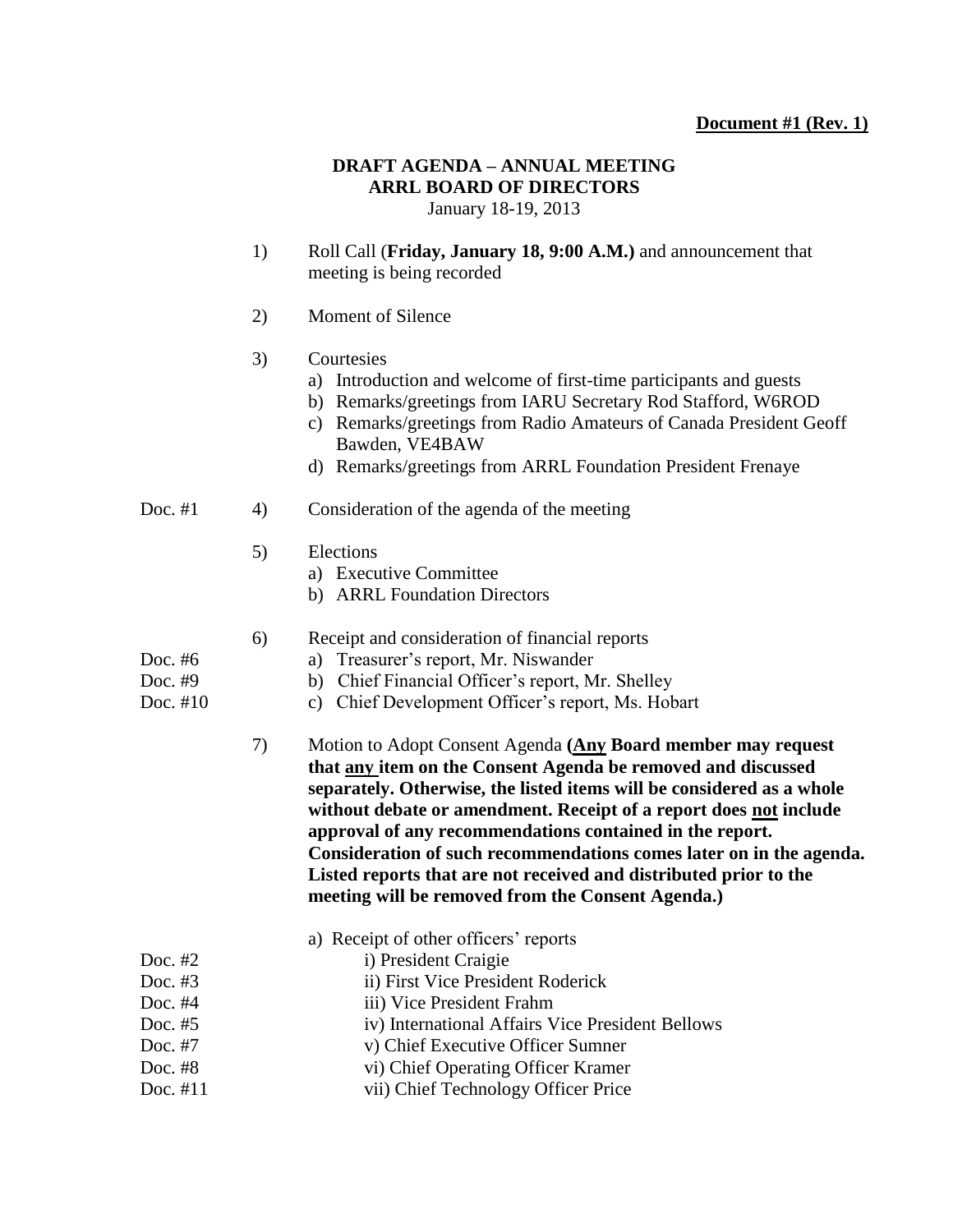| Doc. #12   | b) Receipt of General Counsel's report, Mr. Imlay             |
|------------|---------------------------------------------------------------|
| Doc. #13   | Receipt of Legislative Relations report, Mr. Chwat<br>c)      |
|            | Receipt of committee and coordinator reports<br>d)            |
| Doc. $#14$ | i) Executive Committee, Mrs. Craigie, Chairman                |
| Doc. #15   | ii) Administration & Finance Committee, Mr. Frenaye, Chairman |
| Doc. $#16$ | iii) Programs & Services Committee, Mr. Norris, Chairman      |
| Doc. #17   | iv) Ethics & Elections Committee, Mr. Widin, Chairman         |
| Doc. #18   | v) Amateur Radio Legal Defense & Assistance Committee, Mr.    |
|            | Ahrens, Chairman                                              |
| Doc. #19   | vi) RF Safety Committee, Mr. Stratton, Liaison                |
| Doc. #20   | vii) EMC Committee, Mr. Carlson, Chairman                     |
| Doc. #21   | viii) Public Relations Committee, Dr. Boehner, Liaison        |
| Doc. #22   | ix) Historical Committee, Mr. Bellows, Chairman               |
| Doc. #23   | x) Ad Hoc HF Band Planning Committee, Mr. Frahm, Chairman     |
| Doc. #24   | xi) Centennial Celebration Committee, Mrs. Craigie, Chairman  |
| Doc. #25   | xii) Ad Hoc Committee on Youth in the Second Century, Mr.     |
|            | Mileshosky, Chairman                                          |
| Doc. #26   | xiii) UHF/Microwave Band Plan Committee, Mr. Roderick,        |
|            | Chairman                                                      |
| Doc. #27   | xiv) ARDF Coordinator Joe Moell, K0OV                         |
| Doc. #28   | xv) Contest Advisory Committee, Mr. Norton, Liaison           |
| Doc. #29   | xvi) DX Advisory Committee, Mr. Vallio, Liaison               |
| Doc. $#30$ | xvii) VHF-UHF Advisory Committee                              |
| Doc. #31   | xviii) Emergency Communications Advisory Committee, Mr.       |
|            | Olson, Liaison                                                |

### **[END OF CONSENT AGENDA]**

- 8) Consideration of items removed from Consent Agenda
- 9) Consider recommendations of the Standing Committees **(Additional recommendations as contained in the reports will be added to this agenda item as the reports are received.)**
	- a) Executive Committee
		- i) Legislative objectives for the  $113<sup>th</sup>$  Congress
		- ii) Correction to procedure for handling election protests
	- b) Administration and Finance Committee
		- i) Ratification of 2013-2014 Plan
	- c) Programs and Services Committee
- 10) Consider additional recommendations as contained in reports **(to be added to this agenda item as the reports are received)**
- 11) Proposals for amendments to Articles of Association and Bylaws (if any)